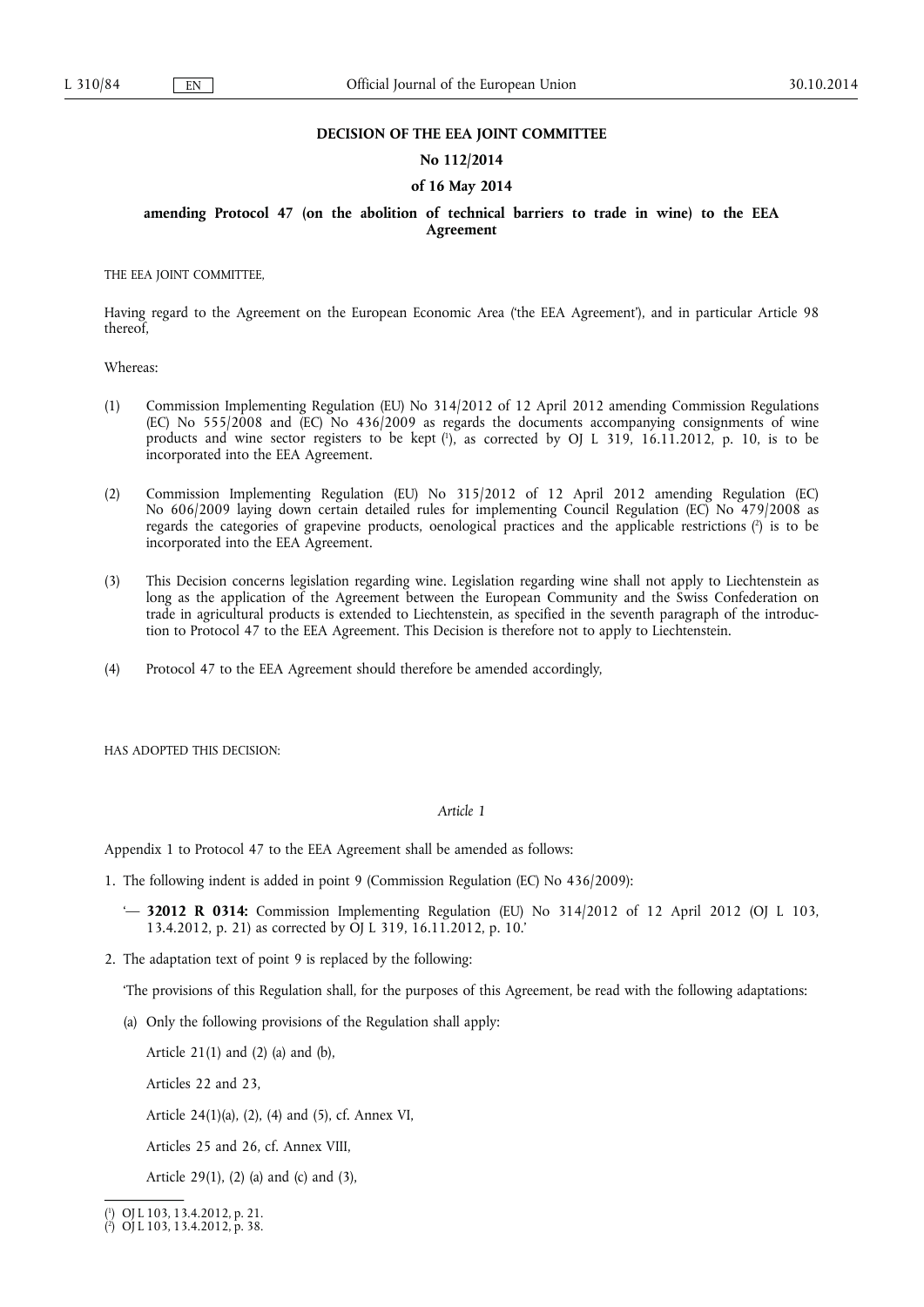Article 31(1), (2), (5) and (6), cf. Annex IXa,

Articles 32 to 35,

Article 47,

Article 48(1) and

Article 49.

The provisions shall apply with the adaptations that can be derived from the provisions of the main text of the Agreement, the horizontal adaptations in the introduction to Protocol 47 to the Agreement and the specific adaptations in Appendix 1 to Protocol 47 to the Agreement.

(b) Article 24(4) first subparagraph shall apply with the following adaptations:

When the accompanying documents referred to in Article 24(1) (a) (iii) are issued by an EFTA-State, instead of the logo of the Union and the words "European Union", they shall bear in the header the words "European Economic Area".

- (c) In the third paragraph of Article 34(1) the words "In the case of transport inside the Community, such information shall be communicated in accordance with Regulation (EC) No 555/2008" shall be replaced by "Such information shall be forwarded in accordance with Appendix 2 to Protocol 47 to the Agreement.".
- (d) The following text shall be inserted in Annex IXa B to the Regulation:

"— *in Norwegian:* 

- a) for vin med BOB: "Dette dokumentet attesterer riktigheten av den beskyttede opprinnelsesbetegnelsen", "nr. […, …] i E-Bacchus-databasen"
- b) for vin med BGB: "Dette dokumentet attesterer riktigheten av den beskyttede geografiske betegnelsen", "nr. […, …] i E-Bacchus-databasen"
- c) for vin uten BOB eller BGB, som markedsføres med angivelse av innhøstingsår: "Dette dokumentet attesterer riktigheten av innhøstingsåret, jf. artikkel 118z i forordning (EF) nr. 1234/2007"
- d) for vin uten BOB eller BGB, som markedsføres med angivelse av den (eller de) druesorten(e) som er brukt til vinfremstilling: "Dette dokumentet attesterer riktigheten av den (eller de) druesorten(e) som er brukt til vinfremstilling, jf. artikkel 118z i forordning (EF) nr. 1234/2007"
- e) for vin uten BOB eller BGB, som markedsføres med angivelse av innhøstingsår og med angivelse av den (eller de) druesorten(e) som er brukt til vinfremstilling: "Dette dokumentet attesterer riktigheten av innhøstingsåret og den (eller de) druesorten(e) som er brukt til vinfremstilling, jf. artikkel 118z i forordning (EF) nr. 1234/2007"."'
- 3. The following indent is added in point 10 (Commission Regulation (EC) No 606/2009):
	- '— **32012 R 0315:** Commission Implementing Regulation (EU) No 315/2012 of 12 April 2012 (OJ L 103, 13.4.2012, p. 38).'

### *Article 2*

The texts of Implementing Regulations (EU) No 314/2012, as corrected by OJ L 319, 16.11.2012, p. 10, and (EU) No 315/2012 in the Icelandic and Norwegian languages, to be published in the EEA Supplement to the *Official Journal of the European Union*, shall be authentic.

### *Article 3*

This Decision shall enter into force on 17 May 2014, provided that all the notifications under Article 103(1) of the EEA Agreement have been made (\*).

<sup>(\*)</sup> No constitutional requirements indicated.